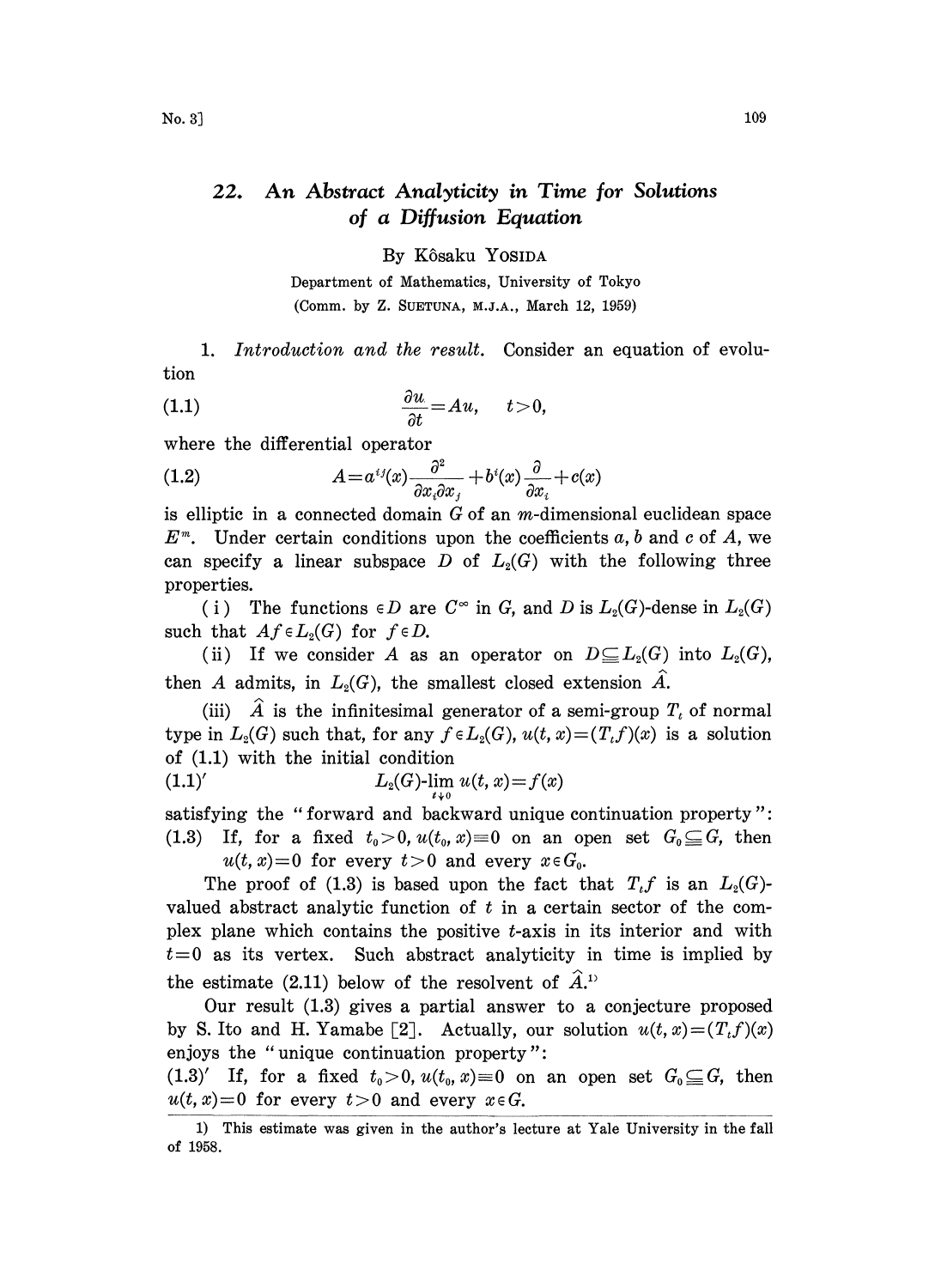This may be proved by combining (1.3) with the "space-like unique continuation theorem for solutions of parabolic equations" obtained recently by S. Mizohata  $[3]$ . Thus we obtain another proof of the unique continuation theorem of S. Ito and H. Yamabe  $[2].^{2}$ 

2. The proof of the result. For the sake of simplicity of exposition, we shall be concerned with the case<sup>3</sup>  $G=E<sup>m</sup>$ . We assume that the real-valued coefficients a, b and c are  $C^{\infty}$  in  $E^m$  and that

(2.1)  $a^{ij}(x)$  and its first and second partials,  $b^{i}(x)$  and its first partials and  $c(x)$  are, in absolute values, all bounded on  $E<sup>m</sup>$  by a positive constant  $\beta$ .

Thus the strict ellipticity of A implies the existence of two positive

constants 
$$
\gamma
$$
 and  $\delta$  such that  
\n
$$
\gamma \sum_{j=1}^{m} \xi_j^2 \ge a^{ij}(x) \xi_i \xi_j \ge \delta \sum_{j=1}^{m} \xi_j^2 \quad \text{on } E^m
$$

for any real vector  $(\xi_1, \xi_2, \dots, \xi_m)$ .

Let  $H_1=H_1(E^m)$  be the space of complex-valued  $C^{\infty}$  functions  $f(x)=f(x_1,\dots,x_m)$  in  $E^m$  for which

$$
(2.3) \t\t\t || f ||_1 = \Big( \int\limits_{E^m} |f(x)|^2 dx + \sum\limits_{j=1}^m \int\limits_{E^m} |f_{x_j}(x)|^2 dx \Big)^{1/2} < \infty,
$$

and let  $H_1 = L_2(E^m) = L_2$  be the completion of  $H_1$  with respect to the norm  $\overline{\mathbf{2}}$ 

(2.4) 
$$
|| f || = \left( \int_{\mathbb{R}^m} |f(x)|^2 dx \right)^{1/2}
$$

We denote by  $RH_1$  (and  $RL_2$ ) the totality of real-valued functions belonging to  $H_1$  (and to  $L_2$ ).

Lemma. There exist two positive constants  $\alpha_0$  and  $\beta_0$  such that, for any  $f \in RH_1$ , the equation

(2.5)  $\alpha u - Au = f, \quad \alpha > \max(\alpha_0, \delta + \beta_0),$ 

admits a uniquely determined solution  $u(x)=u_f(x) \in RH_1$ , and we have the estimate  $\overline{a}$   $\overline{a}$   $\overline{a}$   $\overline{a}$   $\overline{a}$   $\overline{a}$   $\overline{a}$   $\overline{a}$   $\overline{a}$   $\overline{a}$   $\overline{a}$   $\overline{a}$   $\overline{a}$   $\overline{a}$   $\overline{a}$   $\overline{a}$   $\overline{a}$   $\overline{a}$   $\overline{a}$   $\overline{a}$   $\overline{a}$   $\overline{a}$   $\overline{a}$   $\overline{a}$   $\overline{$ 

\n- (2.6) 
$$
||u_f|| \leq (\alpha - \delta - \beta_0)^{-1}||f||
$$
. *Proof.* The existence of the solution  $u_f \in RH_1$  for sufficiently large  $\alpha$  is proved in K. Yosida [4]. If we denote by  $(f, g)$  the inner product  $\int_{\mathbb{Z}^m} f(x) \overline{g(x)} dx$ , then for any  $u \in RH_1$ ,
\n- (2.7)  $||(\alpha I - A)u|| \cdot ||u|| \geq |((\alpha I - A)u, u)|$  by Schwarz inequality. By partial integration, we have (see K. Yosida [4])
\n

2) For, these two authors treat the case where  $\hat{A}$  is self-adjoint with its spectrum lying on negative real axis, and the estimate (2.11) is clear for such operator  $\hat{A}$ .

<sup>3)</sup> If G is a bounded domain of  $E^m$ , the method of the following proof may be modified so as to apply to the case where  $A$  is an elliptic differential operator of  $2n$ -order  $(n>1)$ .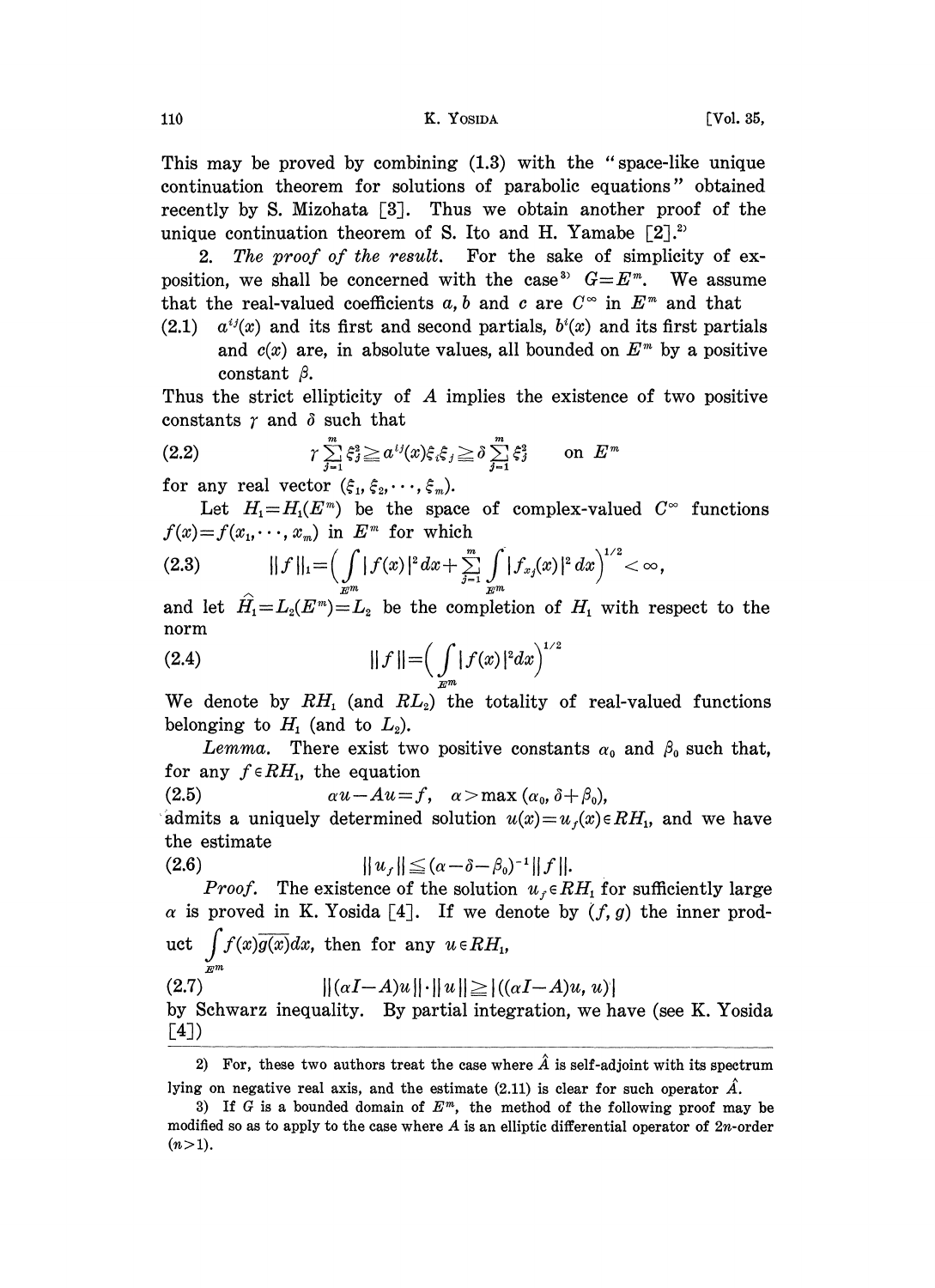No. 3] An Abstract Analyticity in Time for Solutions of a Diffusion Equation 111

(2.8)  
\n
$$
((\alpha I - A)u, u) = \alpha ||u||^2 + \int_{\mathbb{Z}^m} a^{ij} \frac{\partial u}{\partial x_i} \frac{\partial u}{\partial x_j} dx + \int_{\mathbb{Z}^m} \frac{\partial a^{ij}}{\partial x_i} \frac{\partial u}{\partial x_j} u dx
$$
\n
$$
- \int_{\mathbb{Z}^m} b^i \frac{\partial u}{\partial x_i} u dx - \int_{\mathbb{Z}^m} c u u dx.
$$

Hence we have, by  $(2.1)$  –  $(2.2)$  and the inequality  $|\varepsilon \eta| \leq 2^{-1} (|\varepsilon|^2 + |\eta|^2)$ ,  $((\alpha I - A)u, u) \ge \alpha ||u||^2 + \delta (||u||_1^2 - ||u||^2)$ 

$$
(2.9) \quad -m\beta[\nu(\|u\|_1^2 - \|u\|^2) + \nu^{-1}m\|u\|^2 + m^{-1}\|u\|^2] \\ = [\alpha - \delta - m\beta(m\nu^{-1} - \nu + m^{-1})]\|u\|^2 + (\delta - m\beta\nu)\|u\|^2
$$

for any  $\nu > 0$ . Thus we have (2.6) from (2.7), by taking  $\nu > 0$  so small that  $(\delta-m\beta\nu)>0$  and  $\beta_0=m\beta(m\nu^{-1}-\nu+m^{-1})>0$ .

Corollary. Let us consider A as an operator defined on  $\{f; f \in RH_1\}$ ,  $Af \in RH_1$ }  $\subseteq$   $RL_2$  into  $RL_2$ . Then the smallest closed extension  $\widetilde{A}$ , in  $RL_2$ , of A satisfies the condition that, for  $\alpha > \max(\alpha_0, \delta+\beta_0)$ , the inverse  $(\alpha I - \widetilde{A})^{-1}$  exists as a bounded linear operator defined on  $RL_2$  into  $RL_2$ <br>with the estimate with the estimate

$$
||(\alpha I - \widetilde{A})^{-1}|| \leq (\alpha - \delta - \beta_0)^{-1}.
$$

(2.10)  $\|(aI-A)^{-1}\| \leq (a-\delta-\beta_0)^{-1}$ .<br>
Theorem 1. If we consider A as an operator on  $\{f: f \in H_1, Af \in H_1\}$ <br>  $\subseteq L_2$  into  $L_2$ , then the smallest closed extension  $\hat{A}$ , in  $L_2$ , of A is the Theorem 1. If we consider A as an operator on  $\{f; f \in H_1, Af \in H_1\}$ infinitesimal generator of a semi-group  $T_t$  in  $L_2$  which is strongly continuous in t,  $||T_t|| \leq exp((\delta + \beta_0)t)$  and such that

$$
\lim_{|\tau|\to\infty}|\tau|\cdot||((\alpha+\sqrt{-1}\tau)I-A)^{-1}||<\infty.
$$

*Proof.* By the lemma and the reality of the coefficients of  $A$ , we see that the range  $(\alpha I-A) \cdot H_1$  is, for  $\alpha > \max(\alpha_0, \delta+\beta_0)$ ,  $L_2$ -dense in  $L_2$ . Moreover we have, for  $(u+\sqrt{-1}v)\in H_1$ ,

$$
||(\alpha I - A)(u + \sqrt{-1}v)||^2 = ||(\alpha I - A)u||^2 + ||(\alpha I - A)v||^2
$$
  
\n
$$
\geq (\alpha - \delta - \beta_0)^2 ||u||^2 + (\alpha - \delta - \beta_0)^2 ||v||^2.
$$

 $\|\hat{f}^2 = \|(\alpha I - A)u\|^2 + \|(\alpha I - A)v\|_2 (\alpha - \delta - \beta_0)^2 \|u\|^2 + (\alpha - \delta - \delta_0)$ <br>led linear operator on  $L_2$  in<br> $[-\hat{A})^{-1} \| \leq (\alpha - \delta - \beta_0)^{-1}.$ Thus  $(\alpha I - \hat{A})^{-1}$  is a bounded linear operator on  $L_2$  into  $L_2$  satisfying<br>(2.12)  $||(\alpha I - \hat{A})^{-1}|| < (\alpha - \hat{\delta} - \beta_0)^{-1}$ . (2.12)  $||(\alpha I - \hat{A})^{-1}|| \leq (\alpha - \delta - \beta_0)^{-1}$ .

 $\delta - \beta_0$ )<sup>-1</sup>.<br>
1 is prove<br>
ve to s Hence the first part of the theorem is proved (see E. Hille-R. S. Phillips  $[1]$  or K. Yosida  $[5]$ ). We have to show that  $(2.11)$  holds good. We have, for  $w \in H_1$ ,  $\alpha > \max(\alpha_0, \delta + \beta_0)$ ,

 $||((\alpha+\sqrt{-1}\tau)I-A)w||\cdot||w|| \ge |(((\alpha+\sqrt{-1}\tau)I-A)w,w)|.$ As in (2.9), we obtain

[Real Part 
$$
((\alpha + \sqrt{-1} \tau)I - A)w, w)
$$
]  
\n
$$
= \alpha ||w||^{2} + \text{Real Part } \Big( \int_{\mathbb{R}^{m}} a^{ij} \frac{\partial w}{\partial x_{i}} \frac{\partial \overline{w}}{\partial x_{j}} dx + \int_{\mathbb{R}^{m}} \frac{\partial a^{ij}}{\partial x_{i}} \frac{\partial w}{\partial x_{j}} \overline{w} dx
$$
\n
$$
- \int_{\mathbb{R}^{m}} b^{i} \frac{\partial w}{\partial x_{i}} \overline{w} dx - \int_{\mathbb{R}^{m}} c w \overline{w} dx \Big)
$$
\n
$$
\geq (\alpha - \delta - \beta_{0}) ||w||^{2} + (\delta - m \beta_{U}) ||w||^{2}.
$$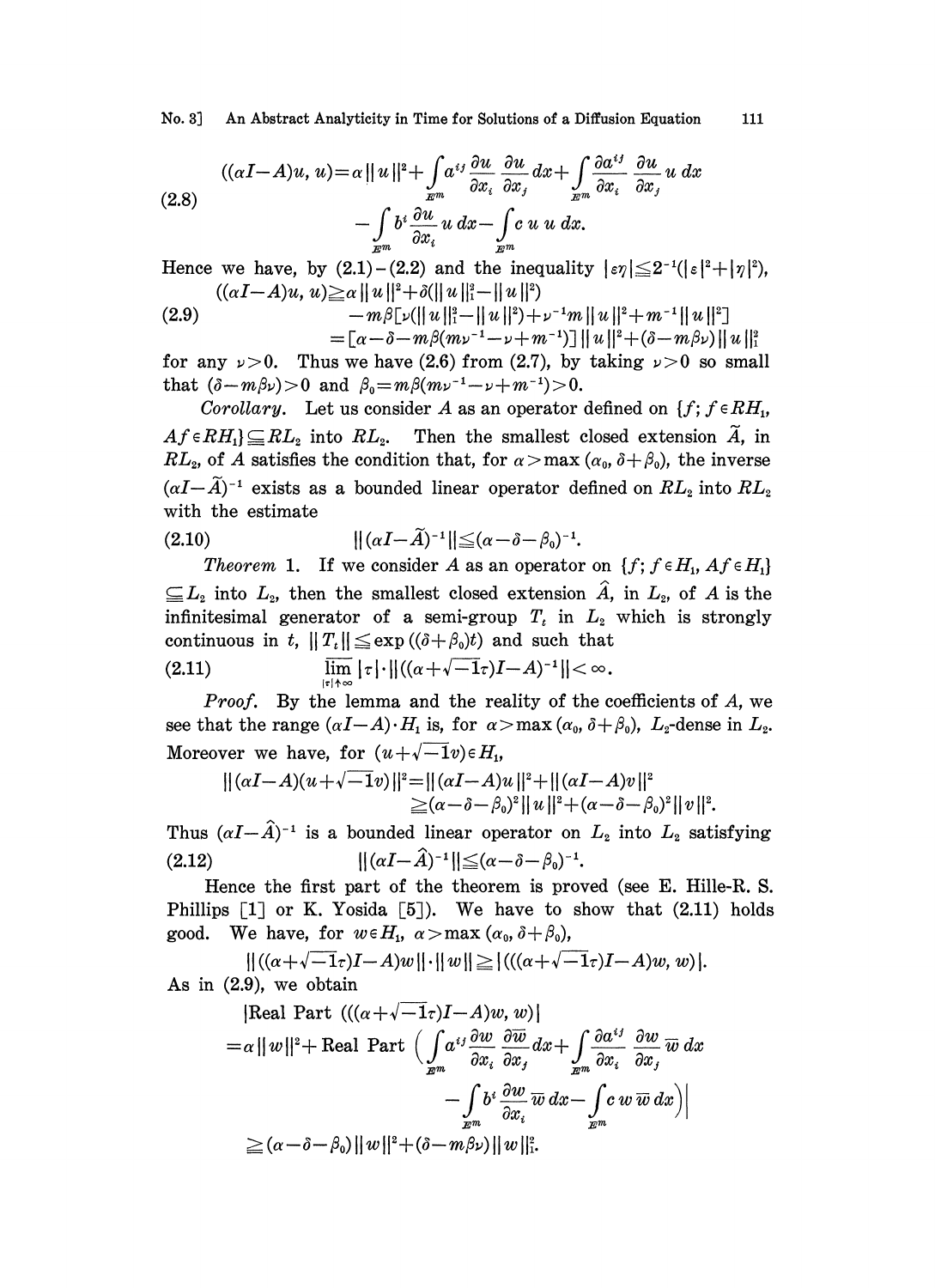|Imaginary Part  $(((\alpha + \sqrt{-1} \tau)I - A)w, w)$ |

 $\geq$   $|\tau| \cdot ||w||^2 - m\beta(||w||_1^2 + m||w||^2) = |(|\tau| - m^2\beta)||w||^2 - m\beta||w||_1^2$ .

If we assume that there exists  $w \in H_1$ ,  $||w|| \neq 0$ , such that

 $|\text{Imaginary Part } (((\alpha+\sqrt{-1}\tau)I-A)w, w)| \leq 2^{-1}(|\tau|-m^2\beta)||w||^2)$ for sufficiently large  $\tau$  (or for sufficiently large  $-\tau$ ), then, for such large  $\tau$  (or  $-\tau$ ),

$$
m\beta||w||_1^2\!\ge\!2^{-1}(|\,\tau|-m^2\beta)\,||\,w\,||^2.
$$

Hence, for such large  $\tau$  (or  $-\tau$ ),

Real Part  $((\alpha+\sqrt{-1}\,\tau)I-A)w, w)$   $\geq (\delta-m\beta)\sqrt{(|\tau|-m^2\beta)}$  $2m$   $\beta$ 

Thus (2.11) is proved.

*Theorem* 2. The semi-group  $T<sub>t</sub>$  is, for  $t > 0$ , strongly differentiable in t any number of times. Actually, if we denote by  $T_i^{(k)}$  the k-th strong derivative of  $T_t$  with respect to t, then there exists a positive constant  $\varepsilon$  such that, for any  $t>0$ , the sequence of operators

$$
\textstyle\sum\limits_{i=0}^{n} (k!)^{-1}(\lambda\!-\!t)^{k}T_i^{(k)}
$$

is, as  $n \uparrow \infty$ , convergent in the sense of the norm of operators when  $(2.12)$  $|\lambda-t| < \varepsilon t$ .

*Proof.* See K. Yosida  $[6]^{4}$ 

Corollary. For any  $f \in L_2$ ,  $u(t, x) = (Tf)(x)$  is infinitely differentiable in  $t > 0$  and  $x \in E<sup>m</sup>$  and satisfies the Cauchy problem  $(1.1) - (1.1)'$ .

*Proof.* If we apply, in the sense of the distribution of L. Schwartz, the elliptic differential operator

$$
\left(\frac{\partial^2}{\partial t^2} + A\,\right)
$$

any number of times to  $u(t, x)$ , then the result is locally square integrable in the product space  $(0 < t < \infty) \times E<sup>m</sup>$ . Thus  $u(t, x)$  is equivalent to a function which is  $C^{\infty}$  in  $(0 < t < \infty) \times E^{m}$ . See, for the details, K. Yosida  $\lceil 4 \rceil$ .

*Proof of* 1.3. Since  $T_i^{(k)} = A^T_i$ , we have, by Theorem 2,

$$
\lim_{n\rightarrow\infty}\mid\mid T_{t_0+h}f-\sum_{k=0}^n\left(k!\right)^{-1}h^kA^kT_{t_0}f\mid\mid=0
$$

for sufficiently small *h*. Hence there exists a sequence  $\{n'\}$  of natural numbers such that<br>  $u(t_0+h, x) = \lim_{n'\to\infty} \sum_{k=0}^{n'} (k!)^{-1}h^k A^k u(t_0, x)$  for almost all  $x \in E^m$ . numbers such that

$$
u(t_0+h,x)=\lim_{n'\to\infty}\sum_{k=0}^{n'}(k!)^{-1}h^kA^ku(t_0,x)\quad\text{ for almost all }x\in E^m.
$$

By the hypothesis in (1.3), we have  $A^k u(t_0, x) \equiv 0$  in  $G_0$ , and hence  $u(t_0)$  $+h, x \equiv 0$  in  $G_0$ . Repeating the process we see that  $u(t, x) = 0$  for every  $t>0$  and every  $x \in G_0$ .

<sup>4)</sup> The "if" part of Theorem 2 in K. Yosida [6] must be corrected as: if lim  $\log |\tau| \cdot ||R(1+i\tau, A)||=0$ , then  $T'_t$  exists for every  $t>0$ .